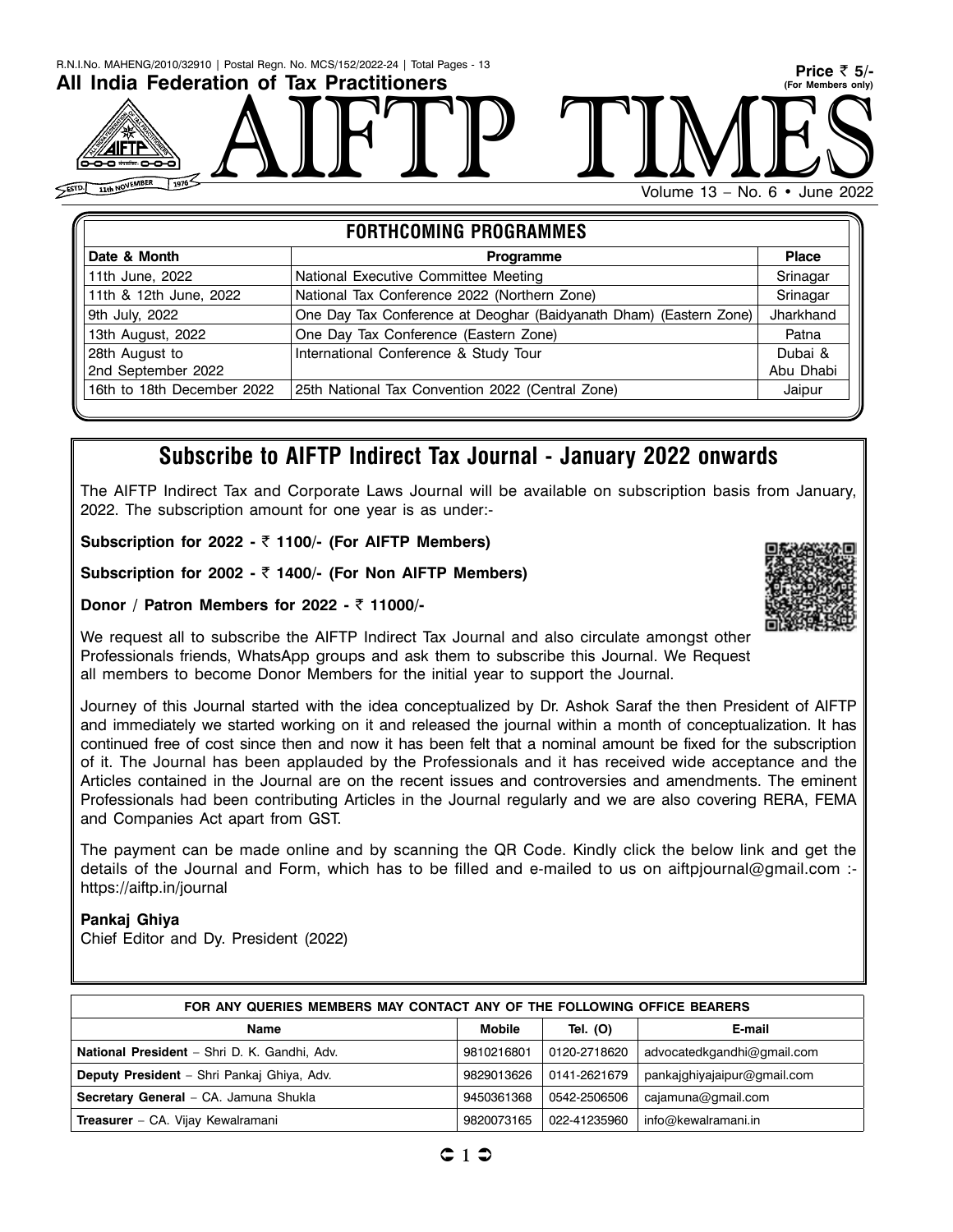# **National Tax Conference "Nayab"**

*Organised by*

All India Federation of Tax Practitioners (Northern Zone)

*In Association with:*

Kashmir Tax Bar Association, Srinagar

GST Bar Association, Varanasi

**Theme:** Tax Professionals - Strong Pillar For Nation Building

11th & 12th June 2022

Venue: Sher-I-Kashmir International Convention Centre (SKICC), Srinagar.

#### **Programme**

|                                               | 1st Day - Saturday, 11th June, 2022                                                                                                      |
|-----------------------------------------------|------------------------------------------------------------------------------------------------------------------------------------------|
| 09:30 AM to 10:00 AM                          | Registration & Fellowship                                                                                                                |
| 10:00 AM to 11:45 AM                          | Chief Guest: Hon'ble Mr. Justice Dinesh Maheshwari                                                                                       |
| <b>Inaugural Session</b>                      | Judge, Supreme Court of India                                                                                                            |
|                                               | Guest of Honor: Hon'ble Mr. Justice Pankaj Mithal,                                                                                       |
|                                               | Chief Justice, Jammu & Kashmir and Ladhakh High Court                                                                                    |
| 11:45 AM to 12:15 PM                          | High Tea                                                                                                                                 |
| 12:15 PM to 01:30 PM<br>1st Technical Session | Inter-Play of Anti Money Laundering Law, Benami Law, Black Money Law with Income Tax and<br>Role of Professionals in handling these laws |
|                                               | Session Chairman: CA. A. K. Srivastava, New Delhi.                                                                                       |
|                                               | Speaker: Advocate Ashwani Taneja, New Delhi.                                                                                             |
| 01:30 PM to 02:30 PM                          | Issues in Input Tax Credit Reconciliation                                                                                                |
| 2nd Technical Session                         | Session Chairperson: Advocate Nikita Badheka, Mumbai.                                                                                    |
|                                               | Speaker: CA. S. Venkataramani, Bengaluru                                                                                                 |
| 02:30 PM to 03:30 PM                          | Lunch                                                                                                                                    |
| 03:30 PM to 04:30 PM                          | Brain Trust - Current Issues related to VAT and GST                                                                                      |
|                                               | Team of Experts: Advocate Samir S. Jani, Gujarat                                                                                         |
|                                               | Advocate Sandeep Goyal, Chandigarh.                                                                                                      |
|                                               | Advocate Vikram Chawla, Saharanpur.                                                                                                      |
|                                               | Advocate Ishaan Patkar, Mumbai.                                                                                                          |
|                                               | Advocate Prakash Gupta, Varanasi.                                                                                                        |
| 04:30 PM to 05:00 PM                          | High Tea                                                                                                                                 |
| 05:15 PM onwards                              | National Executive Committee Meeting (For NEC Members only)                                                                              |
| 07:00 PM onwards                              | Musical and Kashmiri Cultural Program followed by Dinner                                                                                 |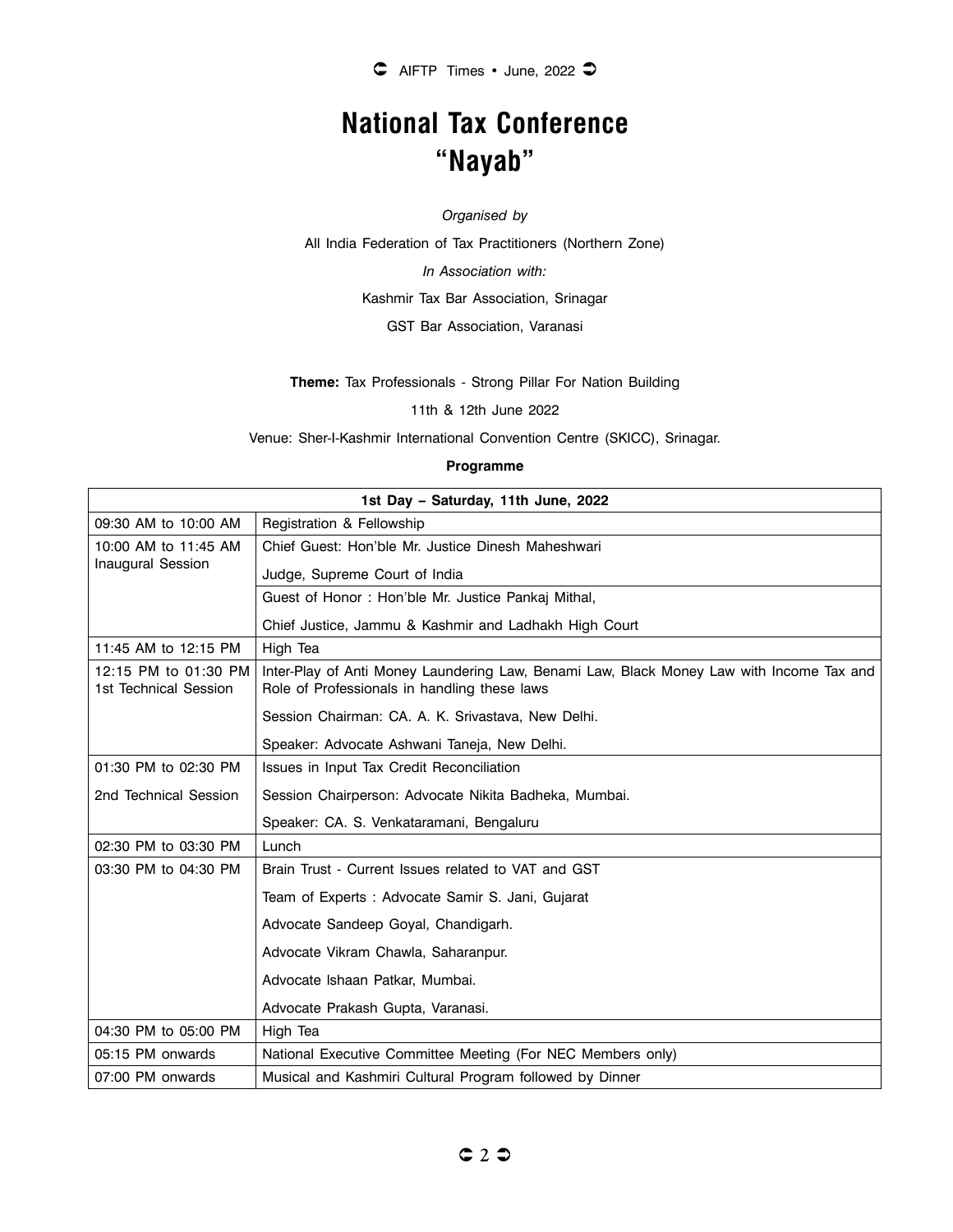| 2nd Day - Sunday, 12th June, 2022 |                                                                                        |  |  |  |
|-----------------------------------|----------------------------------------------------------------------------------------|--|--|--|
| 10:00 AM to 11:15 AM              | Discussion on Assessment and Re-Assessment                                             |  |  |  |
|                                   | Provisions under Income Tax Act specially with reference to Search, Seizure and Survey |  |  |  |
|                                   | Session Chairperson: Senior Advocate Prem Lata Bansal, New Delhi.                      |  |  |  |
|                                   | Speaker: CA. Rajesh Mehta, Indore                                                      |  |  |  |
| 11:15 PM to 11:45 PM              | High Tea                                                                               |  |  |  |
| 11:45 AM to 12:45 PM              | Brain Trust-Current Issues related to Income Tax Laws                                  |  |  |  |
|                                   | Team of Experts : Advocate Narayan Jain, Kolkata.                                      |  |  |  |
|                                   | Advocate Asim Zafar, Varanasi                                                          |  |  |  |
|                                   | Advocate Arvind Shukla, Varanasi                                                       |  |  |  |
|                                   | Advocate R. D. Kakra, Kolkata.                                                         |  |  |  |
|                                   | Advocate Rakesh Aggarwal, Ghaziabad.                                                   |  |  |  |
|                                   | CA. Prashanth G. S., Bengaluru.                                                        |  |  |  |

For Any Query, Please Contact:

| $\mathbf{1}$ . | CA. H. L. Madaan              | 9312238908 | 4. | Adv. Ranjit Sharma | 9914089227 |
|----------------|-------------------------------|------------|----|--------------------|------------|
| 2.             | Adv. O. P. Shukla             | 9415204837 | 5. | Adv. Amit Goenka   | 9417451940 |
| $3_{-}$        | Adv. Sachin Sharma 7006654646 |            |    | 6. Supriya Sharma  | 9773600921 |

### **Conference Committee**

| Adv. D. K. Gandhi<br>National President<br>(AIFTP), Ghaziabad    | M. S. Rao (T.P.)<br>Immediate Past<br>President (AIFTP)<br>Andhra Pradesh | Adv. Pankaj Ghiya<br>Deputy President<br>(AJFTP) Jaipur                                  | Adv. Dr. Naveen<br>Rattan<br>National Vice<br>President (ATFTP-NZ),<br>Amritsar | CA. Jamuna Shukla<br>Secretary General<br>(AIFTP), Varanasi           |
|------------------------------------------------------------------|---------------------------------------------------------------------------|------------------------------------------------------------------------------------------|---------------------------------------------------------------------------------|-----------------------------------------------------------------------|
| Adv. Simmi Rattan<br>Conference<br>Chairperson Mohali            | CA. H. L. Madan<br>Chairman (AIFTP-NZ)<br>New Delhi                       | Adv. Sanjay Kumar<br>Verma<br>Vice Chairman (AIFTP-<br>NZ), Varanasi                     | Adv. Altaf Hussain Mir<br>President Kashmir Tax<br>Bar Srinagar                 | CA. Vijay<br>Kewalramanni<br>National Treasurer<br>(AIFTP) Thane      |
| Adv. O.P. Shukla<br>President GST Bar<br>Association<br>Varanasi | Adv. Ranjit Sharma<br>Gen. Sec. (AIFTP-<br>NZ & Conference)<br>Amritsar   | Adv. Asim Zafar<br>President ITBA.<br>Varanasi                                           | Adv. Sanjay Kumar<br>Prayagraj                                                  | Adv. Sachin Sharma<br>Conference Vice-<br>Chairman<br>Jammu           |
| Adv. Sandeep Goyal<br>Chandigarh                                 | Adv. Amit Goenka<br>Finance Sec.<br>Conference Amritsar                   | Adv. Varinder Sharma<br>President Distt.<br><b>Taxation Bar</b><br>Association, Ludhiana | Adv. Sanjay Sharma<br>New Delhi                                                 | Adv. A. K. Srivastava<br><b>NEC Member</b>                            |
| Adv. Arvind Mishra<br>Prayagraj                                  | Adv. Parkash Gupta<br>Varanasi                                            | Adv. Rimika Khera<br>Convenor, Amritsar                                                  | Adv. Samastan Dolma<br>Convenor, Leh                                            | CA. Igbal Untoo Gen.<br>Sec. Kashmir Tax Bar<br>Association, Srinagar |
| Adv. Nripinder Singh<br>Convenor, Lucknow                        | Adv. Jain Roop Jain<br>Convenor, Ghaziabad                                | Adv. Brij Gopal Dass<br>Gen. Sec. GST Bar<br>Association, Varanasi                       | Adv. Pooja Talwar<br>Joint Secretary<br>(AIFTP-NZ) Prayagraj                    | Adv. Shantanu Gupta<br>Convenor, Jammu                                |
| CA. Puneet Kumar<br>Singh<br>Varnnasi                            | Adv. Vineet Bhatia<br>New Delhi                                           | Adv. Vikram Chawla<br>Saharanpur                                                         | Adv. Dr. Sushil Kumar<br>Maurya<br>Jaunpur                                      | Adv. Gauray Sharma<br>Amritsar                                        |
| Adv. M. L. Garg<br>New Delhi                                     | Adv. Anup Agganval<br>Amritsar                                            | Adv. Sanjay Aggarwal<br>Pathankot                                                        | Adv. M. S. Suri<br>Amritsar                                                     |                                                                       |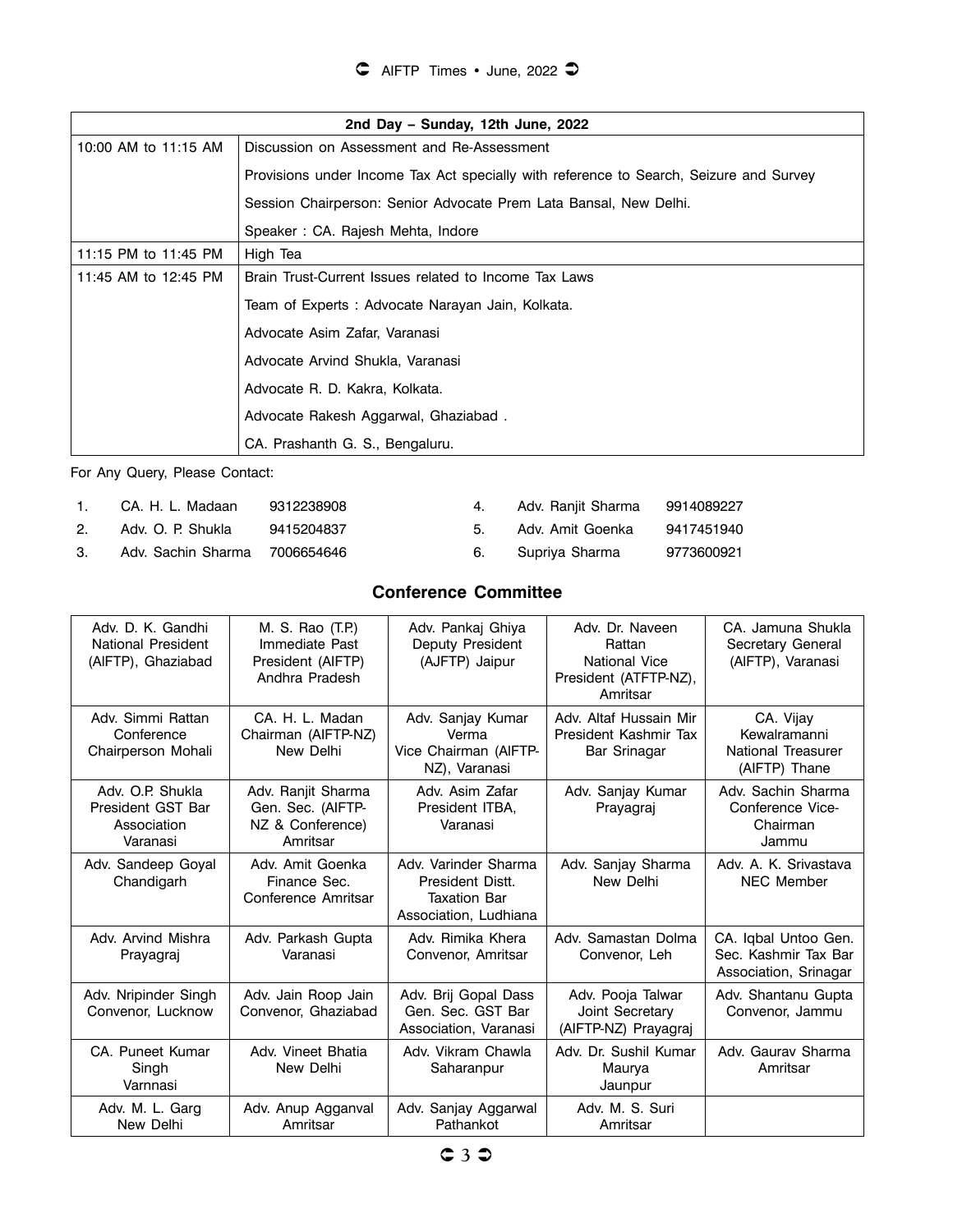#### **IMPORTANT NOTING FOR OUR ESTEEM MEMBERS:**

- Hotel Booking once done will be non-refundable.
- Delegate Registration will be on first come first serve basis
- Please Book your air tickets at the earliest.

#### **BANK DETAIL FOR DELEGATE REGISTRATION FEE**

Account Name : All India Federation of Tax Practitioners (NZ) | Address: M A Road, Varanasi

Bank Name : State Bank of India | Account Number : 00000030619705916 | IFSC Code: SBIN0007233

MICR Code : 221002020

#### **BANK DETAIL FOR EXTRA CHARGES FOR OTHER FACILITY**

i.e. (Pick and Drop, Gala Dinner, Kashmiri Cultural Program and Sight seeing + Shikara Ride)

Account Name : Travel Huge | Address : Sector-09, Faridabad (121006) | Bank Name : Axis Bank

Account Number : 919020032811686 | IFSC Code : UTIB0003268

#### **Registration Details:**

- Delegate Registration Fee Rs. 5,500/- per person
- Spouse Registration Fee Rs. 4,000/- per Person
- Delegate/ Spouse interested to avail following facility will pay extra charges in addition to Delegate Fee:-
- Pick & Drop from Airport to Rs. 5500/- Per Person

Hotel to Conference Hall and back, Local Sight Seeing + Shikara Ride, Gala Dinner with Cultural Programme.

#### **NAMES OF SUGGESTED HOTEL:-**

- Hotel THE DEWAN By Royal Naqash (4\* Hotel)
- Hotel Grand Mamta (4\* Hotel)
- Hotel Royal Savoy (4\* Hotel)
- Hotel Naqash Residency (3\* Hotel)
- Details of Room Tariff, location of hotels and distance from conference hall is given separately.

For Hotel Booking & accommodation Please contact:

Supriya: +91-9773600921, +91-9015191524, 9818644324

| Adv. Simmi Rattan      | . Madan<br>CA. H. L. | Adv. Ranjit Sharma   |
|------------------------|----------------------|----------------------|
| Conference Chairperson | Chairman (AIFTP-NZ)  | Conference Secretary |
| (M) 9876266733         | (M) 9312238908       | (M) 9914089227       |

Email : ntcsrinagar2022@gmail.com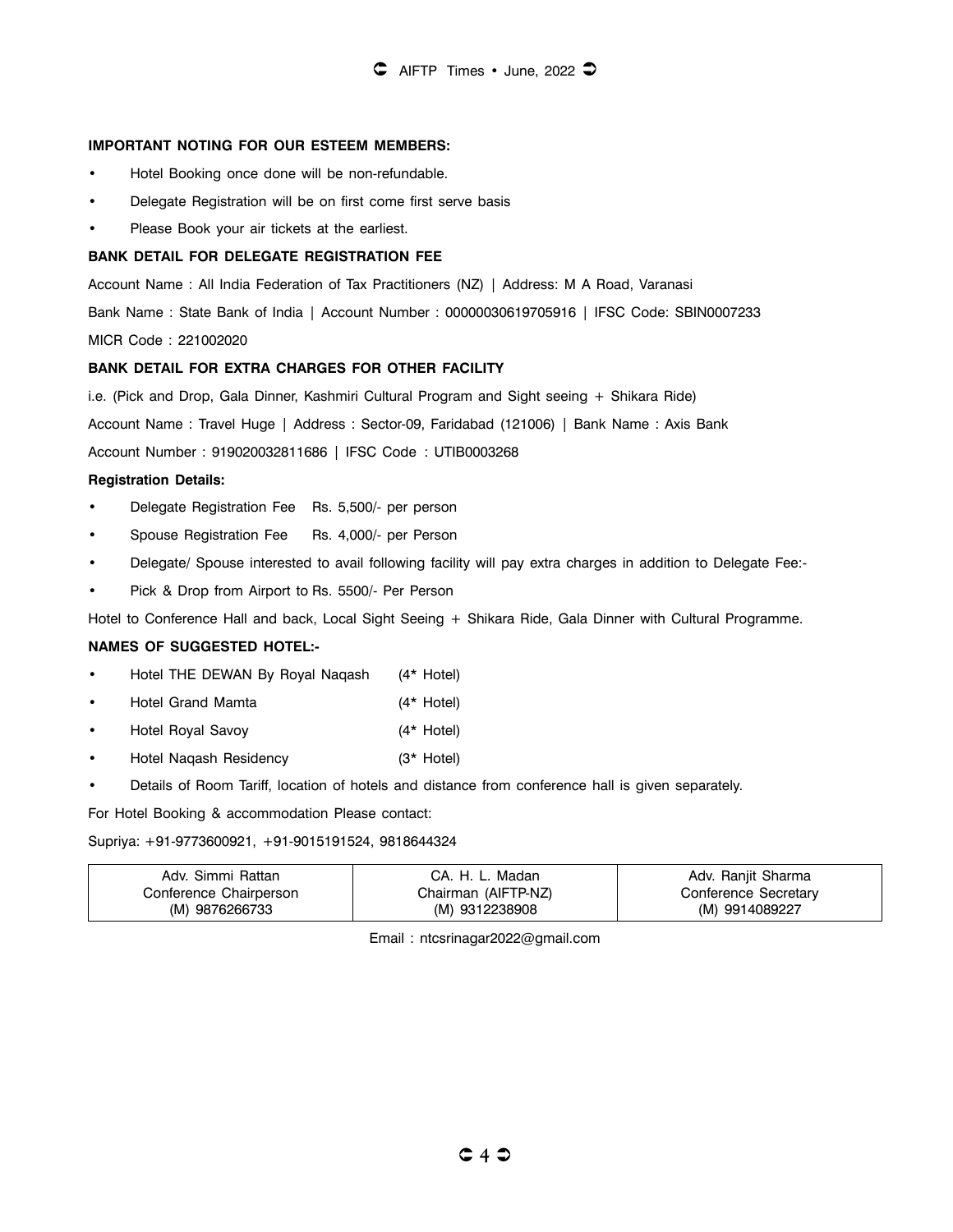

# **AIFTP INTERNATIONAL STUDY TOUR**

# **(Dubai & Abu Dhabi)**

#### **Traveling date: 28th August to 02nd September 2022**

#### INCLUDES FLIGHTS, 5 NIGHTS / 6 DAYS STAY WITH ALL MEALS, SIGHT SEEING AND CONFERENCE

#### **TOUR COST**

| Maximum 150 pax                            | Ex-DEL       | Ex-BOM       | Ex-BLR       |
|--------------------------------------------|--------------|--------------|--------------|
| Per adult on double /triple sharing basis. | INR 76,000/- | INR 72,000/- | INR 74,000/- |
| Child without bed.                         | INR 56,000/- | INR 52.000/- | INR 54,000/- |
| Child with bed.                            | INR 61.000/- | INR 57,000/- | INR 59,000/- |
| Per adult on single occupancy.             | INR 94,000/- | INR 88,000/- | INR 91,000/- |

#### **ADDITIONAL CHARGES:-**

- a) Visa charges INR 6000. Delegates having US visa are entitled for Visa on Arrival at payment in AED 115 (Approx INR 2400).
- b) TCS 5% will be applicable on total Tour cost. c)GST 5% will be applicable.

#### **Stay At**

| Citv  | Hotel         | Room Type                                                                                     | <b>Check-in</b> | <b>Check-out</b> | Nights |
|-------|---------------|-----------------------------------------------------------------------------------------------|-----------------|------------------|--------|
| DUBAI | Premium 4**** | Holiday inn Bur Dubai   BASE CATEGORY Room   Sunday / 28th Aug'22   Friday / 02nd Sep'22   05 |                 |                  |        |

#### **Package Inclusions:**

05 night accommodation, Breakfast, Lunches & Dinner, Return Airport Transfer, Dubai City Tour including Palm Jumeirah & Ibn Batuta mall, Mall of Emirates, Burj Khalifa (Non-Prime) 124 floor Non peak ,Fountain show Marina Dhow Cruise, Desert Safari only Dune bashing (Packed Dinner), Abu Dhabi with Ferrari with Gurudwara Visit, Half Day Conference followed by Lunch, 5% VAT, All tour on PVT, Tourism Dirham, Travel insurance policy - India to India, 02 X 500 ml water Bottle per day, 01 TM PER COACH

#### **Exclusions:**

- o GST 5% & TCS 5%, Visa fees, Meals not mentioned in inclusion
- o COVID19 and PCR Test charges (In India/UAE Abu Dhabi visit need mandate RTPCR). Personal expenses, Porterage if any.

**Detailed day wise Itinerary and Conference Details shall be shared soon on confirmation by the Chief Guest and Guests of Honor.** 

#### **FLIGHT BY INDIGO**

#### **EX-BOM**

| From |            | <b>FLIGHT NO</b> | <b>TOUR OPERATING DAY</b> | <b>Departure</b> | Arrival |
|------|------------|------------------|---------------------------|------------------|---------|
| BOM  | DXB        | 6E<br>1768       | 28-Aug                    | 02:25            | 04:00   |
| DXB  | <b>BOM</b> | 6E 62            | 02-Sep                    | 22:00            | 02:50   |

#### **EX - BLR**

| From       | To  | <b>FLIGHT NO</b> | <b>TOUR OPERATING DAY</b> | <b>Departure</b> | <b>Arrival</b> |
|------------|-----|------------------|---------------------------|------------------|----------------|
| <b>BLR</b> | DXB | 6E 95            | 28-Aug                    | 08:15            | 10:50          |
| DXB        | BLR | 6E 96            | $02-Sep$                  | 23:10            | 05:05          |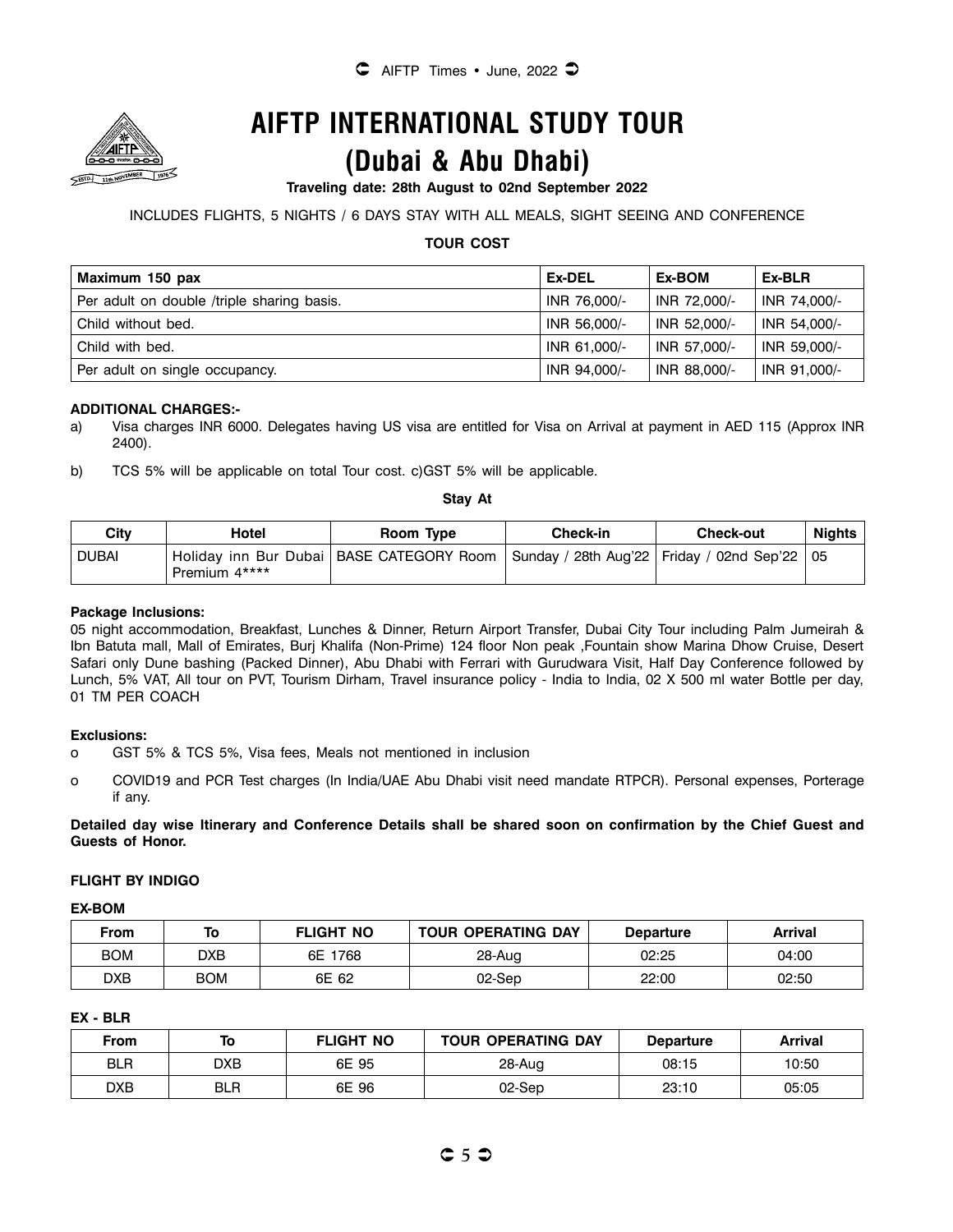#### **EX - DEL**

| From | To  | <b>FLIGHT NO</b> | <b>TOUR OPERATING DAY</b> | <b>Departure</b> | Arrival |
|------|-----|------------------|---------------------------|------------------|---------|
| DEL  | DXB | 6E 23            | 28-Aug                    | 07:20            | 09:40   |
| DXB  | DEL | 6E 24            | 02-Sep                    | 19:40            | 00:50   |

#### **Payment policy**

| <b>Payment terms</b> | <b>Booking Deposit (%)</b> |
|----------------------|----------------------------|
| Till 20th June'22    | 50% of the Tour Cost       |
| Till 20th July'22    | 100% of the Tour Cost      |

#### **Cancellation policy**

| <b>Cancellation Terms</b> | Refund amount (%)  |
|---------------------------|--------------------|
| After 10th August'22      | $0\%$              |
| Upto 10th August'22       | 15% of the Deposit |
| Before 31st July'22       | 75% of the Deposit |
| Before 30th June'22       | 90% of the deposit |

| <b>Bank Detail: A)</b> |                                                    |
|------------------------|----------------------------------------------------|
| <b>Bank name</b>       | <b>Indusind</b>                                    |
| A/c holder             | Thomas Cook India Ltd                              |
| A/c number             | 603000586372                                       |
| <b>Branch</b>          | New Delhi, Barakhamba Road,<br>Dr Gopal Das Bhawan |
| <b>IFSC Code</b>       | <b>INDB0000005</b>                                 |

### **B)**

| <b>Bank name</b> | <b>HDFC BANK LTD</b> |
|------------------|----------------------|
| A/c holder       | <b>TC Tours Ltd</b>  |
| A/c number       | 00600330012604       |
| <b>Branch</b>    | Mumbai               |
| <b>IFSC Code</b> | HDFC0000060          |

#### **ORGANIZING TEAM**

| <b>GANDHI</b> | ` GHIYA       | JAMUNA SHUKLA | ' KEWALRAMANI |
|---------------|---------------|---------------|---------------|
| - K.          | <b>PANKAJ</b> |               | VIJAY         |
| National      | President     | Secretary     | reasurer      |
| President     | λv            | General       |               |

### **INTERNATIONAL STUDY TOUR COMMITTEE**

| SANJAY KUMAR      | SANTOSH GUPTA         | ARVIND MISHRA        |
|-------------------|-----------------------|----------------------|
| Chairman          | Co-Chairman           | Secretary            |
| <b>ASIM ZAFAR</b> | ATAM TECKCHANDANEY    | B. L. BATRA          |
| Member            | Member                | Member               |
| N. D. SAHA        | NITIN GAUTAM          | PRITAM BARUAH        |
| Member            | Member                | Member               |
| SANDEEP AGARWAL   | SANJEEV KUMAR ANWAR   | SIDDESHWAR YELAMALI  |
| Member            | Member                | Member               |
| SUNIL KUMAR NIGAM | VARINDER KUMAR SHARMA | <b>VIVEK AGRAWAL</b> |
| Member            | Member                | Member               |

**Important Note :-** 

1. This Tour Cost is available for First 150 delegates only or upto 20th June 2022 and has been calculated on USD @ 79, however ROE would be applicable according to the day of final payment.

2. Above is just a quote, rates are subject to change as per the availability.

#### 3. Kindly contact the Representatives of **Thomos Cook** for Queries **Booking and Payments**:-

| <b>Name</b>        | Contact detail                  |
|--------------------|---------------------------------|
| l Ms. Amrita Anand | $+918687070923 / +919721315315$ |
| Mr. Amit Singh     | + 91 8318916224                 |
| Mr. Amit Srivastav | +91 9235650565                  |
| Email              | gcp.allahabad2@thomascook.in    |

4. After making the Payments kindly send the details of Payments along with details of Delegates on the Email id gcp. allahabad2@thomascook.in, itcdubai2022@gmail.com.

5. Contact Person from the Organizing Team:-

| SANJAY KUMAR            | SANTOSH GUPTA              | ARVIND MISHRA            |
|-------------------------|----------------------------|--------------------------|
| Chairman. IST Committee | Co-Chairman, IST Committee | Secretary, IST Committee |
| 9415216798              | 989003480                  | 9839503498               |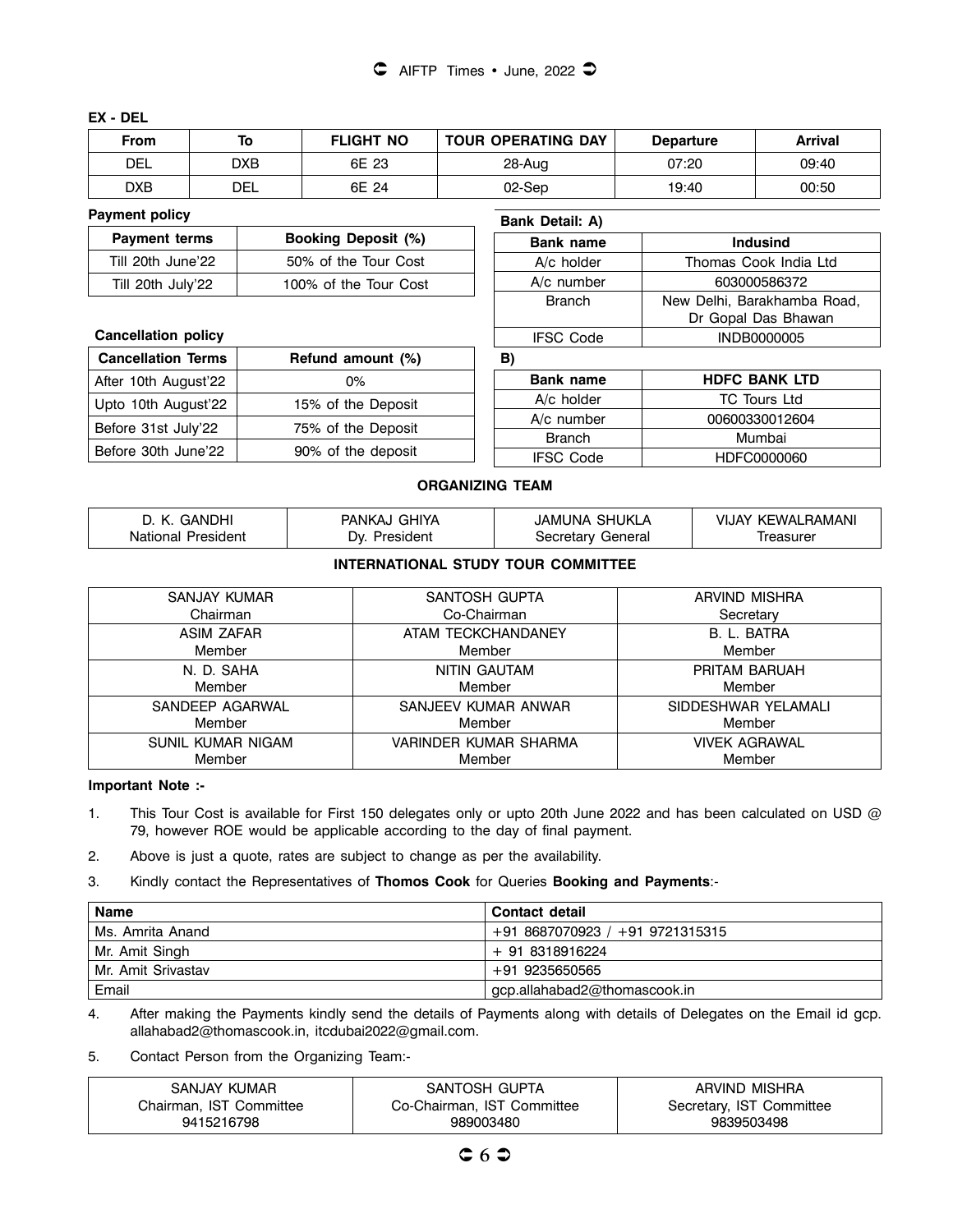# **Report from Shri Mitish Modi, Chairman, A.I.F.T.P. (WZ)**

#### **March 2022**

(1) Webinar on the subject "Issues in Faceless Assessment and Appeal with Latest Amendment"

Day & Date: Friday, 4th March, 2022

Speaker: CA. Kinjal Bhuta

Chairman of the Session : Shri Vipul Joshi

Participants attended: Total attendance on Zoom = 106

The Dy. National President Adv. Pankaj Ghiya, Secretary General Ms. Jamuna Shukla, Other Office Bearers of NEC as also the past Presidents of A.I.F.T.P. attended and expressed their words of wisdom in the Welcome Address.

Note: Other joined Tax Bar Associations namely,

- i) The Southern Gujarat Income Tax Bar Association, Surat
- ii) Nasik Tax Practitioners Association, Nasik
- (2) Half Day Conference 2021-22 on Direct and Indirect Taxes at Ahmedabad

Day & Date: Wednesday, 16th March, 2022

Speaker: Adv. Milind Bhonde on "Adjudication under GST"

Speaker: CA. Palak Pavagadhi on "Capital Gain on Agricultural Land & Residential Property"

Brain Trust Panelists - CMA Brijmohan Sharma, Shri Santosh Sharma, Adv. Varis Isani, CA. Mitish S. Modi

Note: Other joined Tax Bar Associations namely,

- i) Maharashtra Tax Practitioners Association
- ii) Tax Advocates Association, Gujarat

#### **APRIL 2022**

(1) OPEN HOUSE with the Income Tax Department (Physical Meeting)

Subject: To Address issues under Income Tax Act on Faceless Assessments, TDS and CPC

Day & Date: Tuesday, 5th April, 2022

Chief Guest: Shri Ravindra Kumar, Pr. CCIT, Gujarat

Guest of Honour: Shri B.L. Meena, CCIT, Rajkot

Participants attended: Total attendance  $= 292$ 

Note: Other joined Associations namely,

- i) Greater Rajkot Chamber of Commerce and Industry
- ii) Rajkot Branch of WIRC of ICAI
- iii) Rajkot Tax Consultants Society
- (2) OPEN HOUSE with the Income Tax Department (Physical Meeting)

Subject: To Address issues on E–Proceedings / E–Assessments under the provisions of Income Tax Act, 1961 faced by Assessee and Representatives

Day & Date: Friday, 8th April, 2022

Chief Guest: Shri Ravindra Kumar, Pr. CCIT, Gujarat

Guest of Honours: Shri Rajeev Agarwal, CCIT (ReAC), Baroda, Smt. Gunjan Misra, CCIT, Surat

Participants attended: Total attendance  $= 210$ 

Note: Other joined Associations namely,

Û **7** Ü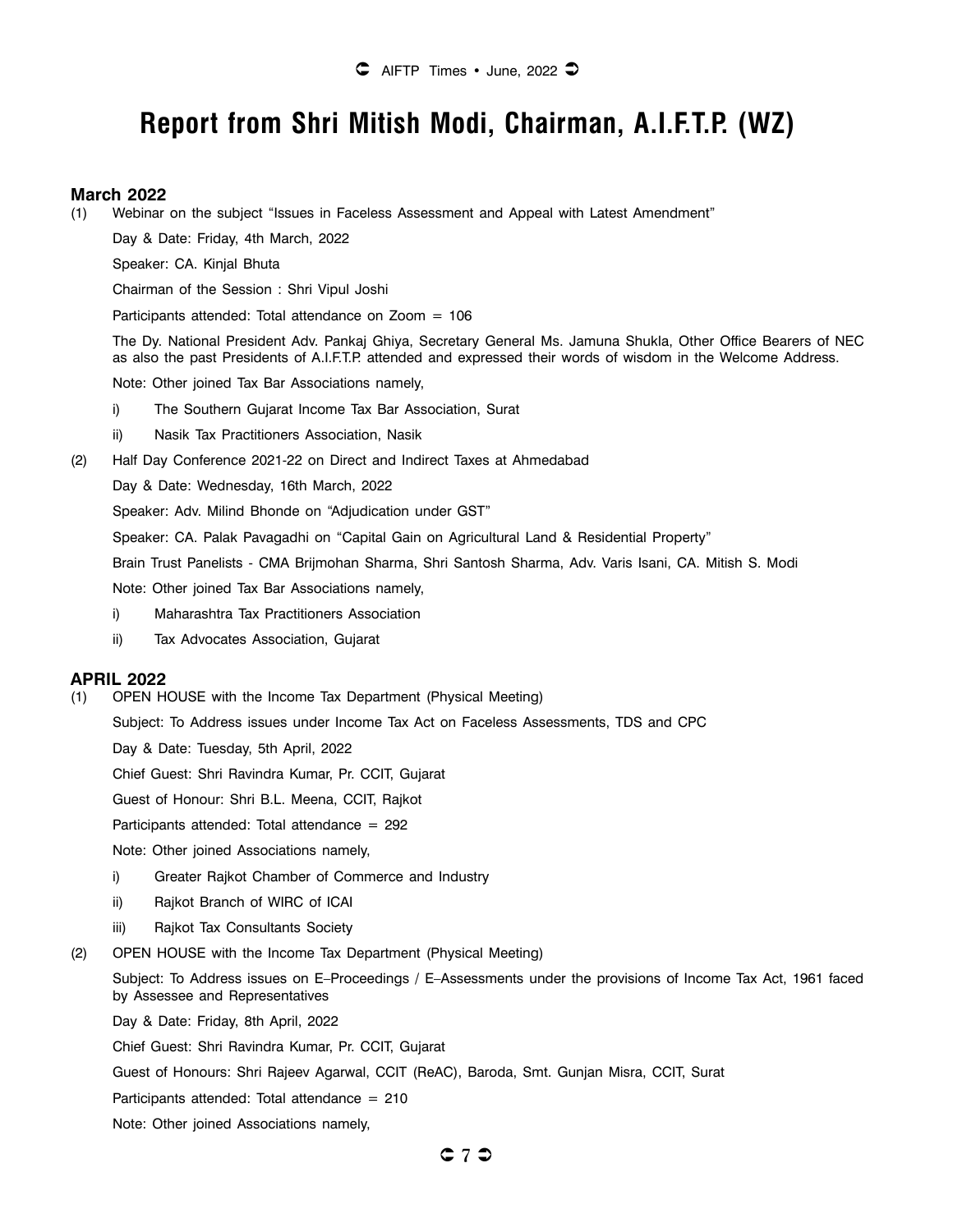- i) Gujarat Chamber of Commerce and Industry, Ahmedabad
- ii) Central Gujarat Chamber of Tax Consultants, Baroda
- iii) Baroda Branch of WIRC of ICAI
- (3) Lecture Series on Important Topics on Direct Taxes in Marathi (Virtual)

| <b>Date</b> | <b>Subject</b>                                                                                                             | <b>Faculty</b>                   | <b>Participants</b><br>attended |
|-------------|----------------------------------------------------------------------------------------------------------------------------|----------------------------------|---------------------------------|
| 13-04-2022  | Understanding the concept of HUF and Tax Planning through CA C.V. Chitale, Pune<br><b>HUF</b>                              |                                  | 128                             |
|             | 16-04-2022   Faceless Assessments & Appeals under Income Tax Act - CA. Kishor Phadke, Pune<br>Advantages and Disadvantages |                                  | 115                             |
|             | 26–04–2022 How to start business Partnership or LLP or Pvt. Ltd. Company<br>- It's benefits and drawbacks                  | CA. Shirish Kirloskar,<br>Sangli | 102                             |
| 27-04-2022  | Amendments in Income Tax Act from 01-04-2022 and it's effects                                                              | CA. Salil Limaye, Sangli         | 109                             |
| 28-04-2022  | Re-Assessment u/s 148A of the Income Tax Act                                                                               | CA. Pramod Shingte, Pune         | 110                             |

Note: Other joined Association namely,

- i) Maharashtra Tax Practitioners Association, Pune and all District Local Tax Bar Associations
- (4) SURAT TAX CONFERENCE (PHYSICAL)

Organized on 30–04–2022

Venue: Surat Marriott Hotel, Surat

Total Participants: 331

Other joined Associations namely,

- i) The Southern Gujarat Income Tax Bar Association, Surat
- ii) Surat Branch of WIRC of ICAI

Note: We have already sent you the complete report of Surat Tax Conference with the photographs, etc.

#### **MAY 2022**

(1) Webinar on Analysis and Impact of Recent Judgment of Gujarat High Court in GST on deduction of land value and way forward

Day & Date: Wednesday, 11th May, 2022

Speaker: Adv. Varis Isani, Gujarat High Court

Participants attended: Total attendance on Zoom = 130

Note: Other joined Association namely,

- i) Confederation of Real Estate Developers Associations of India (CREDAI), Surat
- ii) Maharashtra Tax Practitioners Association, Pune
- (2) Webinar Decoding the New Reassessment Regime in light of the decision of the Hon'ble Supreme Court

Day & Date: Saturday, 14th May, 2022

Speaker: Adv. Firoze B. Andhyarujina, Senior Advocate, Supreme Court

Chief Guest: Adv. D.K. Gandhi, National President, A.I.F.T.P.

Participants attended: Total attendance on Zoom = 248 and 722 Views on YouTube

Note: Other joined Association namely,

i) Malad Chamber of Tax Consultants, Mumbai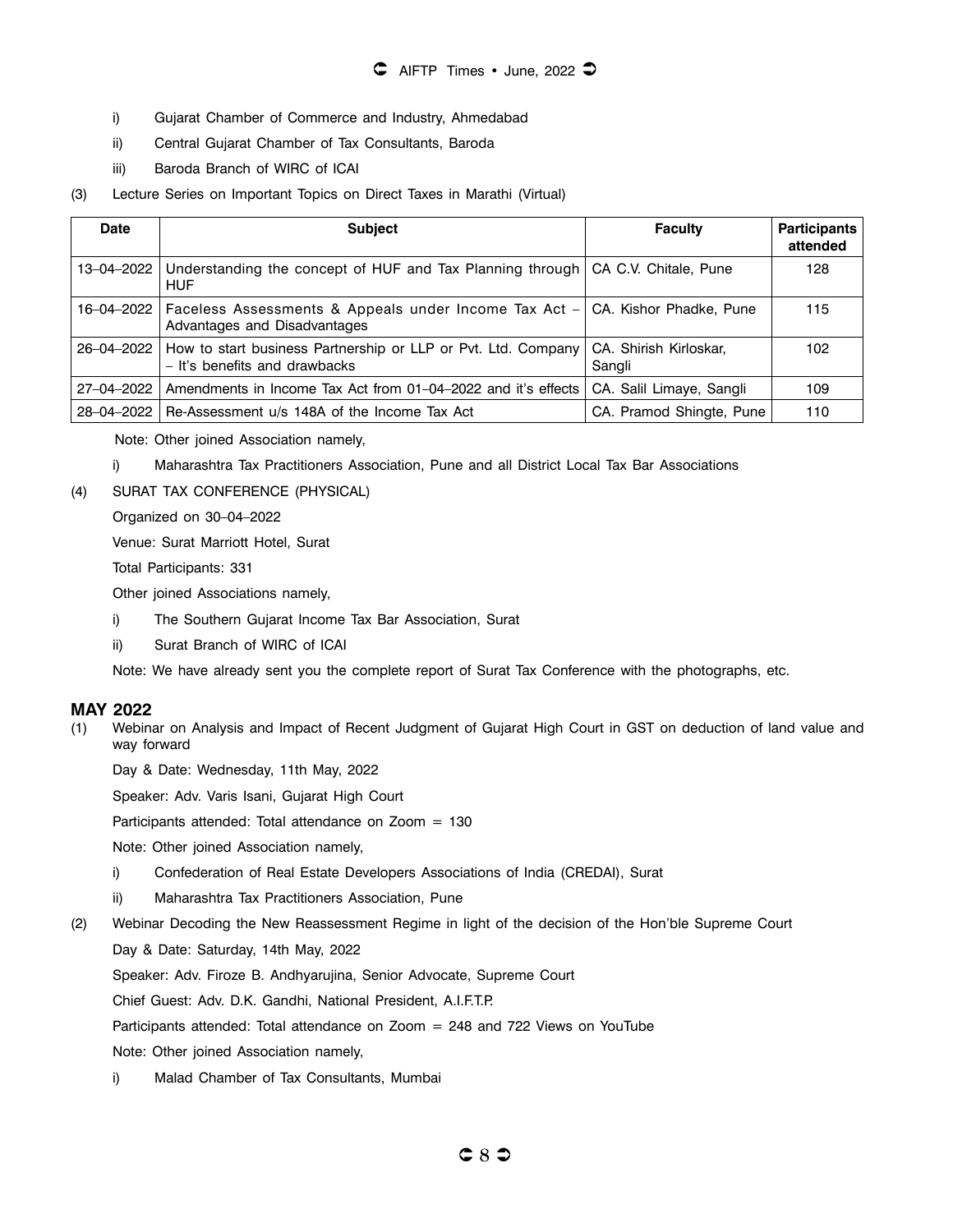# **Report of Full Day Kanpur Tax Seminar Saturday, 14-05-2022**

All India Federation of Tax Practitioner (North Zone), in association with Merchants Chamber of Uttar Pradesh, Kanpur Income Tax Bar Association and Kanpur Chartered Accountants Society organized a full day Tax Seminar on 14-05-2022, Saturday at "Sir Padampat Singhania Auditorium(Merchants Chamber Hall), Civil Line, Kanpur. About 230 delegates participated the Seminar. The local delegates i.e. C.A. and Advocates of Kanpur and many delegates travelled down in scorching summer from Delhi as well various parts of State Noida, Meerut, Saharanpur, Agra, Prayagraj (Allahabad) Lucknow, Jaunpur, Varanasi etc.

Chief Guest Hon'ble Justice Piyush Agrawal, Allahabad High Court, inaugurated the Seminar. In his deliberation Justice Piyush Agrawal emphasised that no doubt Government needs Revenue (Fund) for developing infrastructure, providing social and charitable activities to the citizens, therefore, levies taxes, but at the same time Government has to take care that Law and Procedure for collection of taxes should be in a simple manner so that it may be followed without any problem by the stake holder(s). As far as business community is concerned, the GST is of course a new era but the laws should be simplified to follow. There should be concept in mind for ease doing of business by Trade & Industry.

The Guest of Honor National President of A.I.F.T.P. Mr. D.K. Gandhi stressed upon the need of focus, Ethics, Education and Excellence in profession. At present profession requires deep knowledge of concerned Indirect and Direct Tax Laws so that better services may be rendered by the professionals to the client(s)-Dealer(s).

Mementoes were presented to the Chief Guest & Guest of Honor. Special welcome was extended to A.I.F.T.P. past National President, Mrs. Prem Lata Bansal, & Secretary General AIFTP Mrs. Jamuna Shukla. The presence of Mr. Saurabh Ghelot, Secretary The U.P. Tax Bar Association, and Mr. Brijendra Baghel President U.P. Kar Adhivakta Sangh was also recognized.

The First Technical Session was about "Summon & Arrest under GST Laws". The subject is the need of present situation prevailing in the profession. The subject was introduced by Shri Ambarish Tandon, Advocate (Practicing in Criminal Side in Kanpur Court). The Key Note Speaker was Mr. Shubham Agrawal, Advocate, Allahabad High Court. The issue relating to Summon issued by the GST Authorities and arrest during the course of search and seizure by the GST Authorities was very well explained by him. The session was chaired by Senior Criminal Advocate Shri Kamlesh Pathak, Kanpur.

The 2nd Technical Session was on the burning issue of "New Re-assessment Provisions in Income Tax Law", specifically focused on latest Supreme Court Judgment on this issue. The subject was very well introduced by CA Puneet Singh from Varanasi. The Key Note Speaker Mrs. Prem Lata Bansal, Designated Senior Advocate, Delhi High Court very well explained the effect of Re-assessment proceedings, particularly under Section 147 to Section 151. Special comment was provided upon Section 148A & Section 148B. The deliberation covered different burning issues. This session was chaired by eminent Income Tax Practitioner especially practicing in Appeals and ITAT Shri Rakesh Garg, Advocate. The provisions were concluded by him.

The 3rd Technical Session was focused on Intellectual Property Rights such as trade mark, patent and copy rights etc. The subject was introduced by Shri Navdeep Shridhar, Advocate from Kanpur. Shri Dilip Yashvardhan, Advocate from Lucknow deliberated in detail on this issue. The session was chaired by Shri Amit Singh, Assistant Controller of Patent, New Delhi. The session was very useful. The benefits of Intellectual Property Rights, procedure for Registration provisions were highlighted amongst delegates. MSME Sector is entitled to subsidy for registration under Intellectual Property Rights.

All three technical session were for knowledge in depth effectively shared by the panelist. The Seminar concluded with Vote of Thanks to Chief Guest, Guest of Honor, Speakers, Subject Introducer and Chairman of respective session and delegatesparticipants. Mementoes were also presented by S. D.K. Gandhi, National President A.I.F.T.P.

Chairman AIFTP-NZ Chairman Seminar Convener Seminar

**HL Madan Santosh Gupta Vikram Chawla**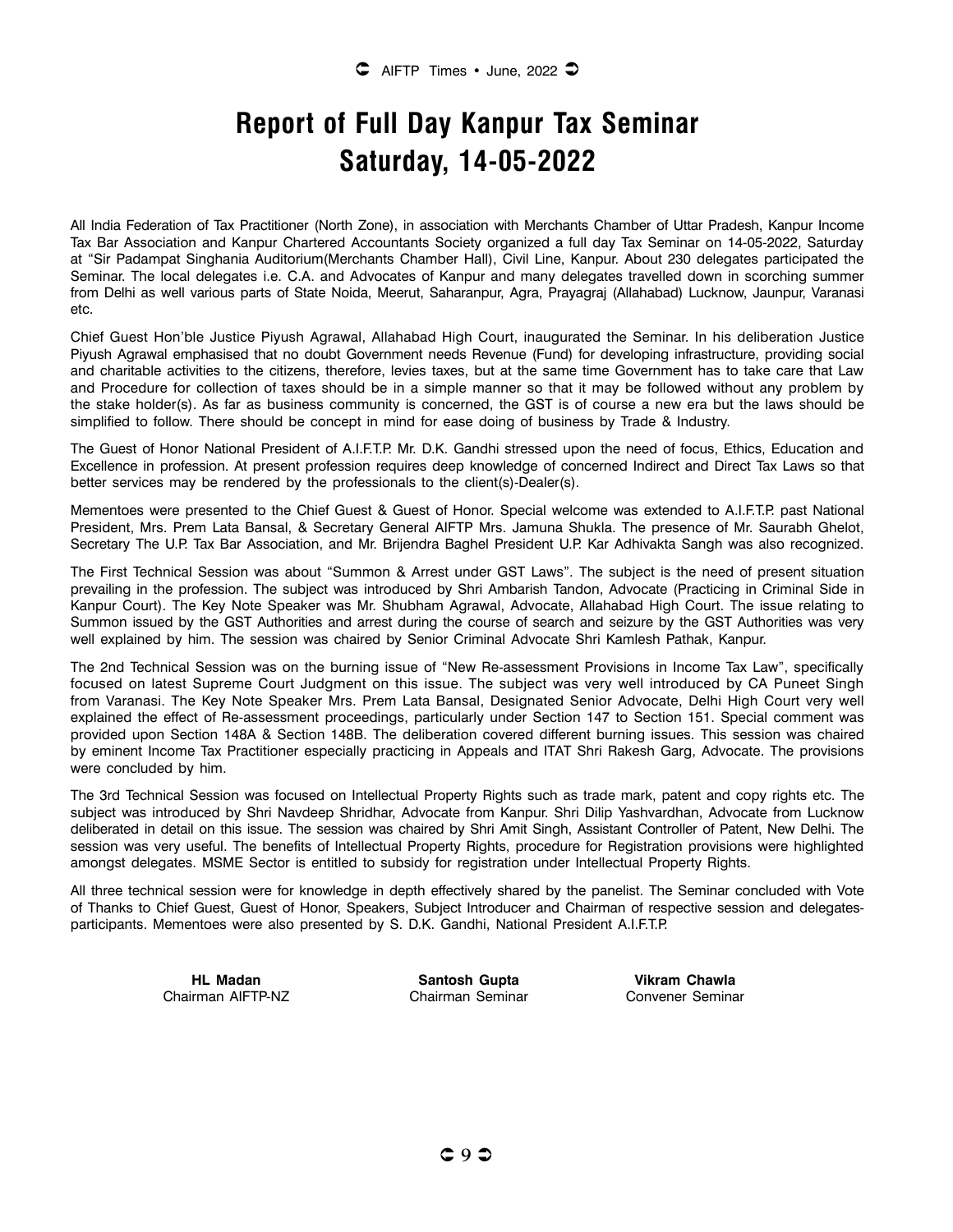# **AIFTP JOURNAL SUBSCRIPTION 2022-2023**

Date: February 22, 2022

Dear Members,

The AIFTP Journal is the mouthpiece of the All India Federation of Tax Practitioners and is also a source of information for updating our subscribers with the latest developments on Direct and Indirect Taxes.

The unique feature of our Journal is that every quarter, we publish the gist of important case laws reported in more than 30 tax magazines. We publish opinions of eminent professionals, thought provoking speeches of Hon'ble Judges of Apex Court and High Courts, important articles on Direct and Indirect Taxes, articles on Wealth Management and answers by eminent professionals on various controversial issues. We are sure that in the era of information technology, our journal would definitely help you to update your knowledge on latest case laws and development of law.

#### **Please note that AIFTP Journal subscription for the year 1st April, 2022 to 31st March, 2023 falls due for payment on 1st April, 2022.**

#### **Life Member**

Members are requested to remit the amount of ₹1,000/- for one year or ₹2,600/- for three years by NEFT/Cheque/Demand Draft by at the earliest. You are also requested to fill in all the details in the Renewal Notice.

#### **Non-Member**

Non-members are requested to remit the amount of ₹1,400/- for one year or ₹3,750/- for three years by NEFT/Cheque/ Demand Draft by at the earliest. You are also requested to fill in all the details in the Renewal Notice.

Thanking you,

Yours sincerely,

#### For **ALL INDIA FEDERATION OF TAX PRACTITIONERS**

Sd/- Sd/-

| Vijay N. Kewalramani | Mitesh Kotecha              |
|----------------------|-----------------------------|
| Treasurer            | Chairman, Journal Committee |



**Note :**

#### 1. **You can make online payment through our website i.e., www.aiftponline.org**

- 2. Alternatively payment can be made by NEFT/Account Payee Cheque/Demand Draft in favour of "ALL INDIA FEDERATION OF TAX PRACTITIONERS".
- 3. **Members doing NEFT are requested to intimate AIFTP Office through email i.e. aiftpho@gmail.com along with proof of payment.**
- 4. OUTSTATION MEMBERS are requested to send payments only by either At Par Cheque or Demand Draft payable at Mumbai drawn in favour of "ALL INDIA FEDERATION OF TAX PRACTITIONERS".
- 5. An early payment of the subscription would be highly appreciated.
- 6. **Members who require the AIFTP Journal to be couriered separately at their communication address, should add** ` **300/- per year as courier charges.**
- 7. Please send the perforated portion furnished below duly filled in all respects along with the payment.

8. Please write your name on the reverse of Cheque/D.D.

#### **MODE OF PAYMENT**

You may transfer your payment through NEFT to our below mentioned a/c & send us the transfer / deposit receipt for checking with our bank statement. Our bank details are as under:-

| <b>Name</b>         | : All India Federation of Tax Practitioners (No short form is allowed)                              |
|---------------------|-----------------------------------------------------------------------------------------------------|
| <b>Bank Name</b>    | : ICICI Bank Ltd.,                                                                                  |
| <b>Bank Details</b> | : Ground Floor, Navsari Building, Dr. D. N. Road, Fort, Mumbai - 400 001                            |
|                     | Account Number : 623501161215   Account Type : Saving Bank Account   RTGS / NEFT Code : ICIC0006235 |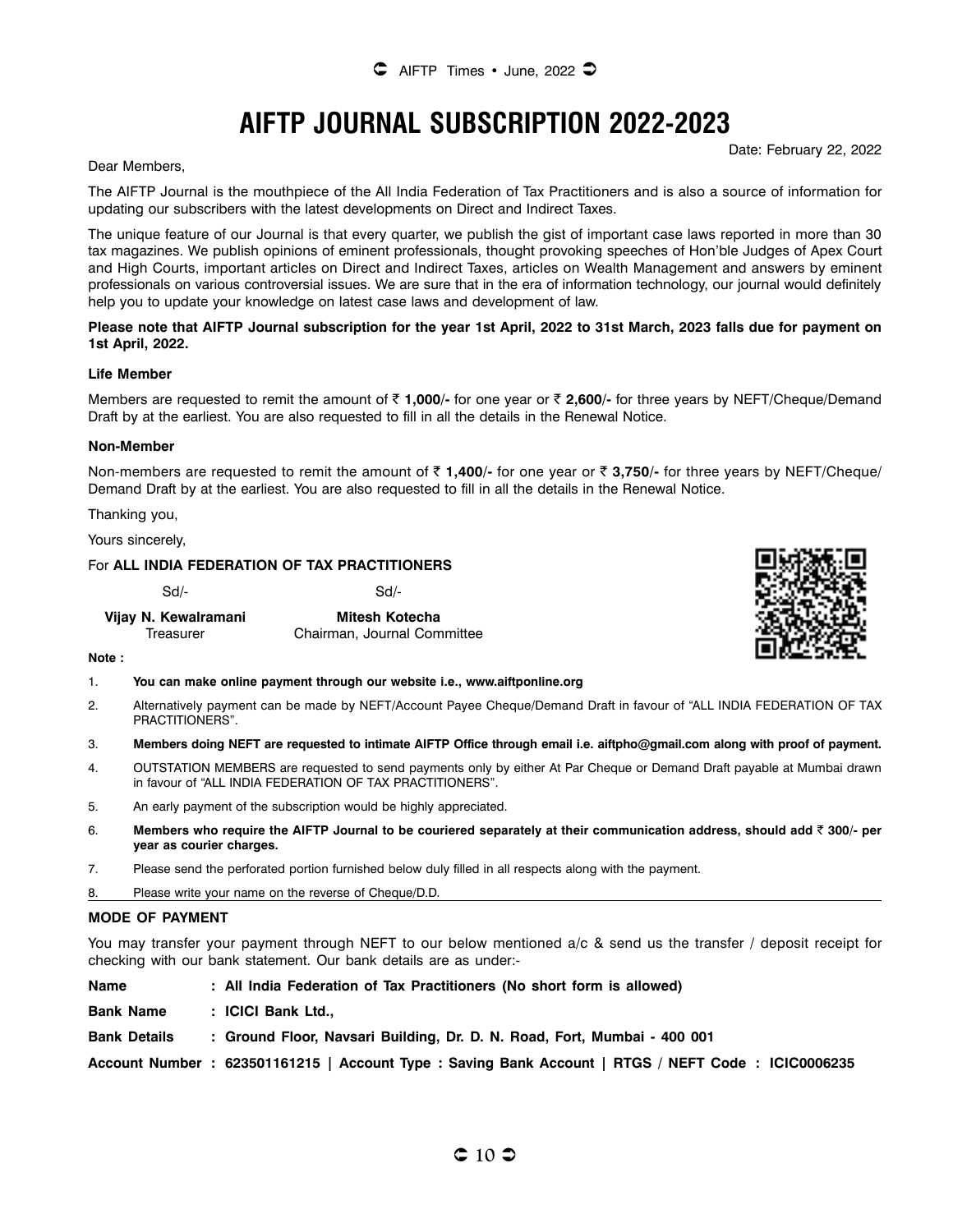# Direct Taxes

**Ms. Neelam Jadhav,** *Advocate, KSA Legal Chambers*

#### **High Court:**

**1. S. 28(i) : Business income - Chargeable as (Firm/ Partner) – Remuneration / interest paid by the firm to the partner cannot be taxed in hands of partners merely relying on deed, the said deed was not claimed by the firm. (r.w.s. 147 and 148)** 

The Assessee was a partner in a firm, the assessing officer reopened the case of the assessee on ground that she failed to show remuneration and interest on capital received from partnership firm in return of income filed. Assessee filed objections pointing out that she had not received any income in form of remuneration and interest on capital from partnership firm and, therefore, there was no question of adding such income or showing such income in return of income. The assessing officer disposed of objections raised by assessee on ground that assessee had received share of profit from firm and such share received by assessee as per partnership deed would include remuneration and interest on capital which had not been debited from profit and loss account of firm.

The Honorable High Court observed that, the partnership firm in respect of assessment year 2011-12 as regards deduction of remuneration and interest on partners' capital not claimed by partnership in its profit and loss account and therefore there was no good ground to tax remuneration and interest on capital in hands of partners. In so far as reopening of assessment of assessee was concerned, reopening of assessment deserved to be quashed and set aside.

*Mamta Bhavesh Deva v. ITO Special Civil Application No. 17915 of 2018 dt.18/01/2022 (Guj)(HC) Source : https:// gujarathighcourt.nic.in*

#### **2. S. 132: Search and seizure (Return of seized cash) - Assessee cannot have custody of robbed cash recovered by police, if department initiated proceedings under s.132.**

The Assessee runs the business of jewellery, a robbery was committed and a cash being sale proceeds from jewellery, articles was robbed. Subsequently, robbed amount was recovered by Police and deposited in custody of concerned Court of Judicial Magistrate. The assessee filed a petition for return of recovered cash before Judicial Magistrate, which was allowed subject to condition that assessee shall execute a bond. Thereafter, revenue issued summons to assessee under section 131(1A) and assessee in his statement admitted that recovered cash belonged to him and it was his unaccounted income which had not been reported to tax.

The Honorable High Court held that, since proceedings under section 132 was pending, assessee was not entitled to have custody of recovered cash until proceedings against it under section 132 were not concluded and amount due as tax was recovered by department.

*Dy. DIT (Investigation) vs. Sampath, CRL.O.P.(MD) NOS. 19340 OF 2021 & 1241 OF 2022 and CRL. MP (MD) NO. 10787 OF 2021 dt.15/02/2022 (Mad)(HC) Source : http://www.hcmadras. tn.nic.in*

**3. S.145: Method of accounting - Valuation of stock (LIFO) – where assessee adopted LIFO method for valuation of closing stock, assessee had been continuously adopting LIFO method which had been accepted by revenue for all earlier assessment years, AO cannot faulted for the same for FIFO method for valuation. (r.w.s.145A)** 

The AO faulted assessee in not arriving at value of stock by applying FIFO method and made addition to income of assessee on account of difference in stock valuation. CIT(A) & Tribunal affirmed the stand of the Assessee for adopting the LIFO method.

The honorable High Court observed that, assessee had consistently adopted LIFO method which had been accepted by Assessing Officer in all previous years and in respect of assessment year 2009-10 matter travelled up to Tribunal and method of valuation of closing stock adopting LIFO method was approved. Held that view taken by the lower authority for valuation of closing sock is correct.

*Pr. CIT vs. D.K. Basak Jewellers (P.) Ltd. ITAT NO. 193/2019 & IA NO.GA/2/2019 dt.21/02/2022 (Cal)(HC) Source : https:// www.calcuttahighcourt.gov.in*

æ.

| <b>Hearty Congratulations</b>                                                                                |                            |           |                                                 |  |  |  |
|--------------------------------------------------------------------------------------------------------------|----------------------------|-----------|-------------------------------------------------|--|--|--|
| Hearty Congratulations to newly elected Office-Bearers of Rourkela Tax Bar Association for the term 2022-24. |                            |           |                                                 |  |  |  |
| President                                                                                                    | : Adv. Ram Krishna Mishra  |           | Asst. Gen. Secretary : Adv. Sanjay Kumar Mishra |  |  |  |
| Vice President                                                                                               | : Adv. Pradipta Kumar Rout | Treasurer | : Adv. Surendra Prajapati                       |  |  |  |
| General Secretary                                                                                            | : Adv. Chanchal Kedia      |           |                                                 |  |  |  |
| We wish them all the success                                                                                 |                            |           |                                                 |  |  |  |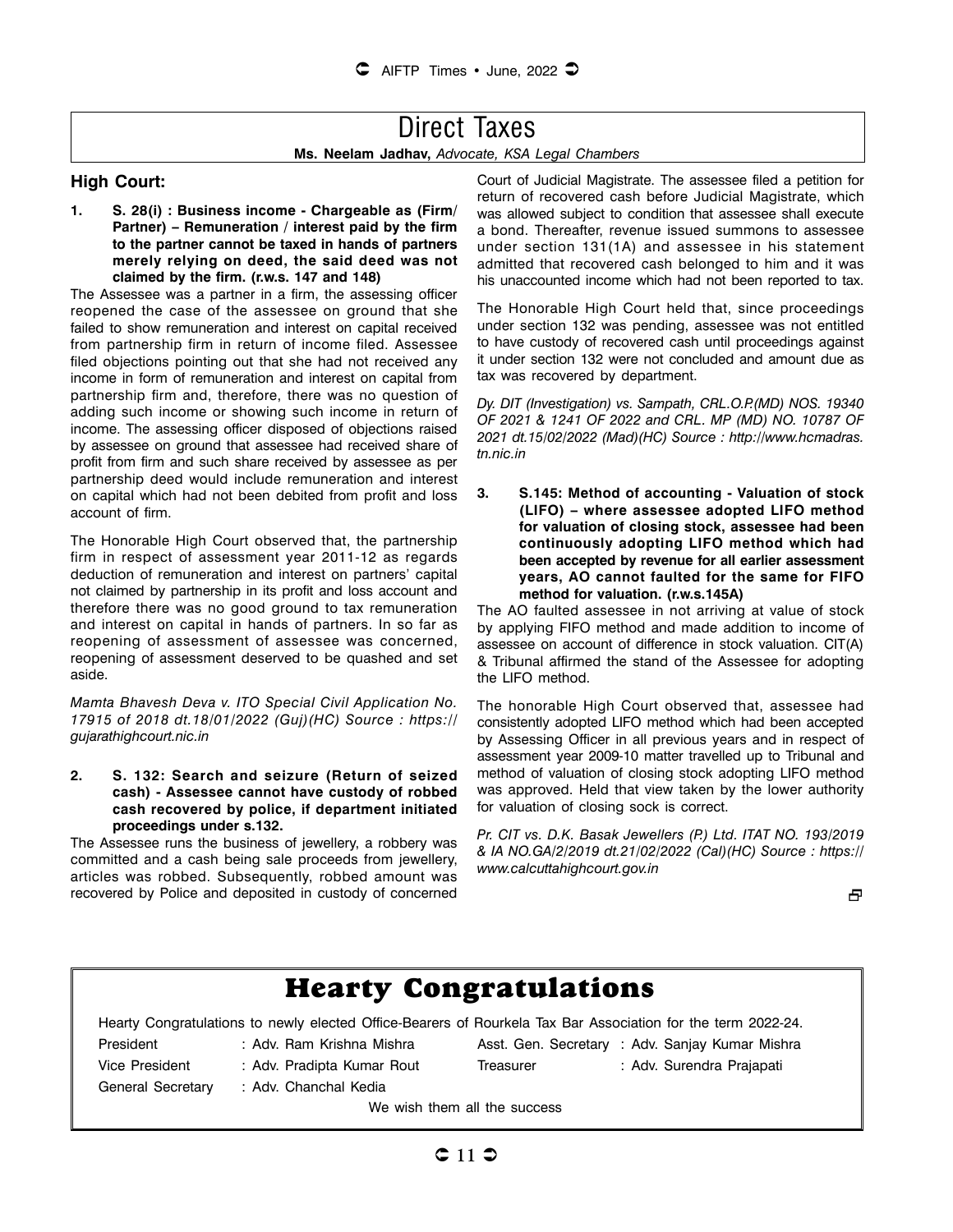### Indirect Taxes **Tanmay Mody,** *Advocate*

#### **1) GST – Taxability of Ocean Freight under RCM in CIF Import Contracts**

Whether levy of IGST on ocean freight in CIF contracts amounts to double taxation when customs duty on imported goods is paid on value inclusive of such freight?

Held: CIF transaction is a composite supply and principal supply is supply of goods. Composite supply introduced to ensure various elements of a transaction are not dissected and levy is imposed on bundle of supplies together. Supply of goods is accompanied by supply of services of transportation and insurance in CIF contract. Supply of transportation service forms part of the bundle of supplies between foreign exporter and Indian importer. Levying IGST on service component will contradict composite supply provision and scheme of GST law. Indian importer being liable to pay IGST on composite supply comprising of supply of goods and supply of services of transportation, insurance, etc. in a CIF contract, separate levy on such importer for supply of service by shipping line is not valid.

*(Source: Order in Civil Appeal No. 1390 of 2022 and others dated 19th May, 2022 by the H'ble Supreme Court of India in Union of India v. M/s. Mohit Minerals P. Ltd.)*

#### **2) GST AAAR – Classification of Flavored Milk**

Whether flavored milk is covered under Chapter 4 of the HSN? (AP AAR held that flavored milk is "beverage containing milk" and classified the same under 2202.)

Held: Addition of flavouring agent changes basic characteristic of milk. Adding flavours constitute a preparation, changes basic nature and properties of milk, improving organoleptic experience leading to better appreciation of milk. Flavoured milk is a beverage containing milk and an edible product of animal origin. Chapter 4 covering goods of dairy produce covers goods which are "not elsewhere specified or included" while flavoured milk is specified and included under Chapter 22 dealing with goods/ items of 'Beverages, spirits and vinegar'.

*(Source: Order in AAAR no. AAAR/AP/01(GST)/2021 by the Andhra Pradesh AAAR in the case of M/s. Tirumala Milk Products P. Ltd.)*

#### **3) GST – Registration Rejection for want of Unnecessary Documents**

Registration application was rejected for non-submission of electricity bill though PAN and Aadhaar details as well as property tax receipts were provided by petitioner.

Held: Authority should not have insisted for submission of receipt of electricity bill. Place of business is under ownership of petitioner as sole proprietor and house tax receipt was submitted in compliance with show cause notice. Petitioner had every right to carry on business lawfully when shortcomings or defects were not pointed out in reply submitted along with documents. The two authorities of the State have acted only with a view to harass the petitioner which cannot be accepted at any cost. This attitude of the respondents in this petition cannot be tolerated as the officers are being State functionary has to act fairly and their action must be in consonance with the provisions of the Acts as well as Rules. The writ petition is allowed with cost of Rs. 15,000/-.

*(Source: Order in WP(Tax) No. 1084 of 2021 dated 9th December, 2021 by the H'ble High Court of Allahabad in the case of Ranjana Singh v. Commissioner of State Tax)*

**Handhank** an

## **ANNOUNCEMENT**

#### Dear Members,

We are pleased to inform you that the AIFTP has published a Book titled **"Handbook on Taxation of Partnership Firms & Limited Liability Partnerships: Frequently Asked Questions"** in association with the Taxmann.

The publication was released by Mr. S. P. Singh Baghel, Hon'ble Minister of State in the Ministry of Law and Justice, and Justice Rajesh Bindal, Hon'ble Chief Justice of Allahabad High Court on December 25, 2021 at the 24th National Convention of AIFTP at Lucknow.

The price of the publication is  $\bar{\zeta}$  945/-. AIFTP Members can avail the book at  $\bar{\zeta}$  725/- (Including Courier **charges).**

#### *For further information please contact*

**Mr. Ravindra Patade**, *Chief Executive Officer |* T. No.: 022-49706343 | Email: aiftpho@gmail.com